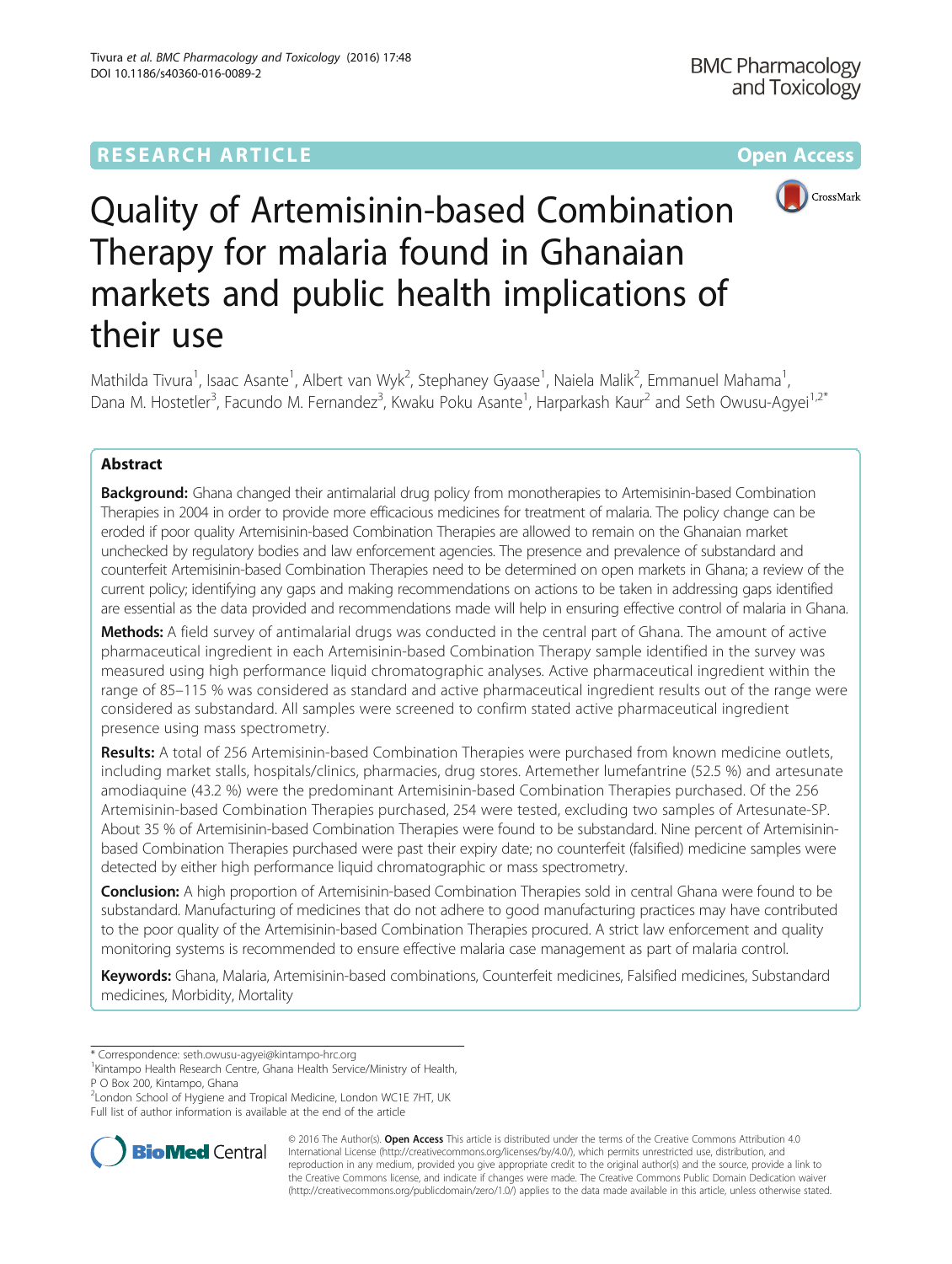## Background

Though the therapeutic effectiveness of medicines to cure common tropical diseases in Africa is a poverty remedial measure, the integrity of these medicines is critical in successfully combating the diseases they target [[1, 2](#page-8-0)]. Counterfeit and substandard medicines pose a stumbling block to public health delivery systems for malaria in endemic countries, [\[3](#page-8-0)–[5](#page-8-0)]. Meta-analysis of existing data reported roughly 30 % poor quality medicines in South East Asia and sub-Saharan Africa [[2\]](#page-8-0).

Malaria and microbial infections are the leading causes of morbidity and mortality in Ghana [[6](#page-8-0), [7](#page-8-0)]. Malaria, alone, accounts for about 40 % of outpatient visits in the country and has significantly contributed to morbidity in all age groups [[8](#page-8-0), [9](#page-8-0)].

Concerns have recently been raised in Ghana and several other African countries about resistance to prescribed medicines for treatment of diseases [[10\]](#page-8-0). Among reasons for the loss of medicines efficacy are resistance of pathogens to medicines that were previously effective; non-compliance of patients to treatment and dosage regimes and proliferation of counterfeit and/or substandard medicines [[4, 11\]](#page-8-0).

Since the introduction of Artemisinin-based Combination Therapy (ACT) in Ghana in 2004, there has been proliferation of different brands of ACTs on the Ghanaian market. It is perceived that some of the ACTs could be either counterfeits or substandard [[12\]](#page-8-0). Surveillance on poor quality medicines could potentially be insufficient in Ghana to address this challenge, thus putting the lives of many Ghanaians at risk [[13](#page-8-0)–[16](#page-8-0)]. The situation is being exacerbated by the culture of indiscriminate 'over the counter sale' of all categories of medicine in the country [\[16](#page-8-0), [17\]](#page-8-0).

In response to recent reports in the Ghanaian media [[18\]](#page-9-0) of poor quality ACTs, we purchased following the mystery shopping strategy, all types of ACTs available in predominantly rural communities in the middle part of Ghana, in order to determine their quality using chromatographic methods established at the London School of Hygiene & Tropical Medicine (LSHTM) and the Georgia Institute of Technology, Atlanta, USA [[19](#page-9-0)].

## Methods

## Study area

A cross-sectional survey was carried out between January 2011 and June 2011 in the Kintampo Health Research Centre (KHRC) study area located in 8 neighbouring districts, made up of Kintampo North, Kintampo South, Nkoranza North, Nkoranza South, Techiman North, Techiman South, Tain and Wenchi in the central part of Ghana. These districts are predominantly rural with close to 80 % of the resident population living in rural communities. The tribal groups mainly consist of Bono and Mo origins with a significant part of residents having migrated from the northern parts of the country. The occupation is mainly subsistence farming of crops such as yam, cassava and maize [\[20](#page-9-0)]. Malaria is the disease of highest burden in the area. [\[21](#page-9-0)–[23](#page-9-0)].

The health systems in these districts are largely basic and modelled so that they follow a uniform pattern used in district health systems in Ghana. The lowest level (referred to as level A) of health care is at the community level and manned by Community Health Nurses. The next level is Health Centre level (referred to as level B), where middle level health professionals (physician assistant, midwife, nurses, laboratory and dispensary technicians are in charge of the system. The district hospital is level C and employs senior-level health professional including physicians, anaesthetists, senior nurses/midwifes, pharmacists and laboratory technologists. Patients presenting at the lower level with any condition that cannot be managed are referred to the next level for management; with cases beyond district hospitals referred to regional hospitals or teaching hospitals. Health seeking by most community members needing treatment, however, does not always follow this conventional arrangement as home treatment of malaria using drugs purchased from licensed chemical sellers is the commonest health seeking behaviour [\[24](#page-9-0)–[26\]](#page-9-0).

The study area consisted of 237 medicine outlets (MO); these comprised 37 health facility dispensaries, eight pharmacies and 192 license chemical shops. Mobile vendors and some grocery shops, drinking bars and homes were other sources of medicine sales; these were mostly accessible to community members since they are located within the community. The quality of drugs are to be regulated by the Ghana Food and Drugs Authority in collaboration with the Pharmacy Council of Ghana and various security agencies (including police, Customs Excise & Preventive Services among others) are charged with ensuring that only quality medicines are available on the market.

## Medicine outlet selection

The Kintampo Health and Demographic Surveillance database, which has geolocations of all communities, MOs and health facilities, was used to create MO clusters. Cluster A included MOs within a 5-km radius from a district/municipal hospital, cluster B included MOs within 5–10 km radius from a district/municipal hospital and cluster C included MOs >10 km from a district/municipal hospital. Within each cluster, 10 MOs were randomly selected if the number of known MOs was less than forty and 20 MOs were randomly selected if the number of outlets was 40 or higher. All pharmacies were, however, purposively selected for medicines to be purchased due to their limited number [[8\]](#page-8-0) in the studied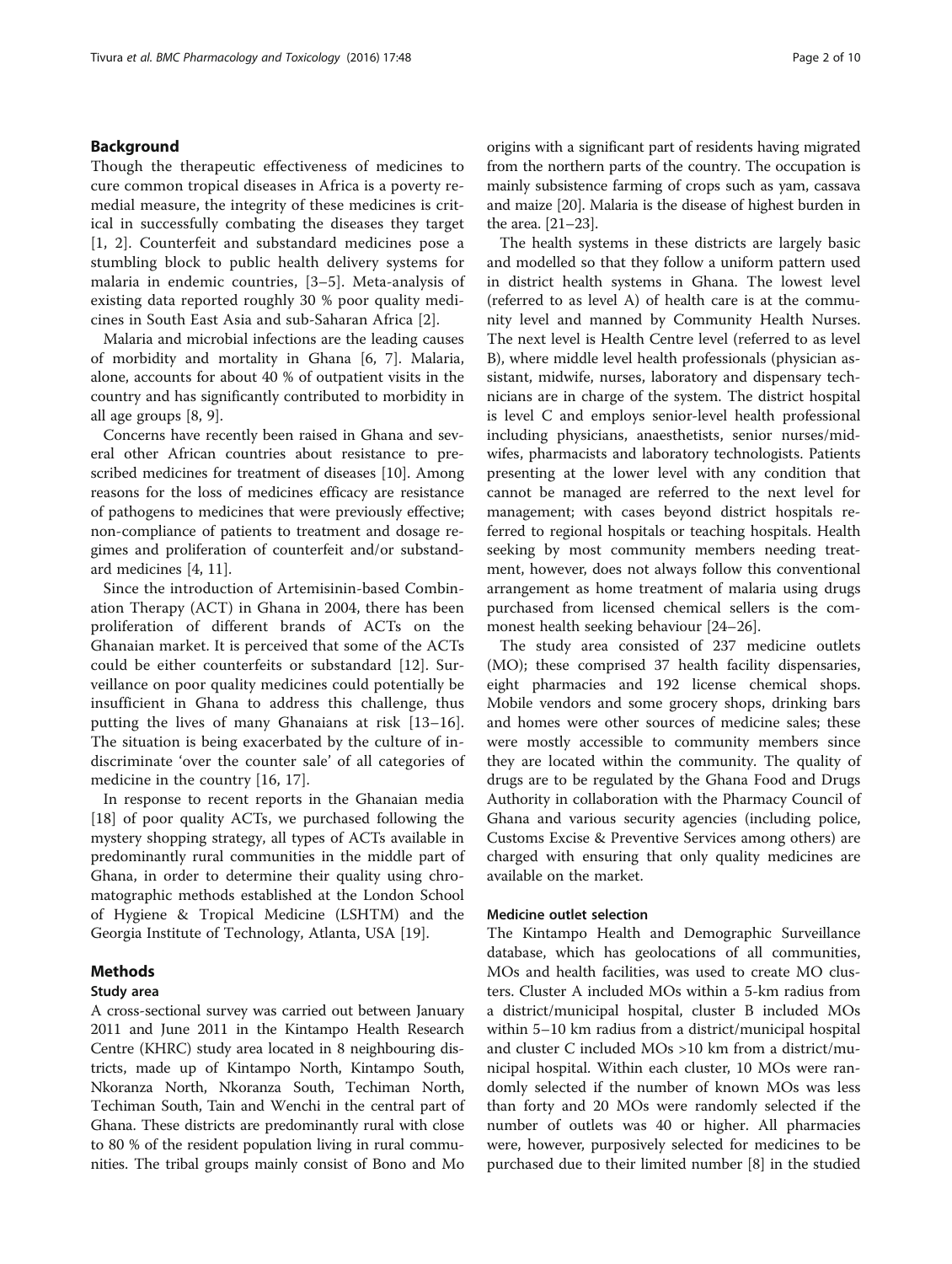area. All mobile vendors and other outlets in the selected communities were included for medicine procurement. Medicines outlets were stratified by clusters as defined above and 141 of these outlets were randomly selected from a total of 237 medical outlets within the study.

A "mystery shopping" strategy was used to buy ACTs from the selected shops [\[19](#page-9-0)]. Trained mystery shoppers were made to visit each selected MO, present themselves as a client with malaria symptoms and engage the shop attendant in a discussion regarding what antimalarials were available for sale to clients. From the list communicated, the mystery shopper purchased some of the ACTs available in stock and then made a mental note of all other ACTs that were available and could be obtained from the MO. The information was then relayed to another mystery shopper who later visited the shop to purchase the other brands of ACTs available in the shop. The process of mystery shopping was repeated in all identified shops until samples of all brands of ACTs available in each selected shop were obtained. The trained shoppers carried through this process in such a way that there was never any suspicion by the sellers.

Mystery shoppers wrote down the description of the outlet on exiting the MO. ACTs purchased were transported to the Kintampo Health Research Centre Pharmacy on daily basis. All samples purchased were stored as per the manufacturer's instructions by the study pharmacist.

The Regional Medical Store was visited to ascertain the state and storage conditions of ACTs that were in stock.

Samples were shipped within two months to the bioanalytical facility at the London School of Hygiene and Tropical Medicine (LSHTM) for analysis. The packaging on each sample was scanned electronically and/or photographed at LSHTM and a detailed description of the ACT was recorded on a Microsoft Excel spreadsheet. The description included brand name, stated active ingredients, dose form, date of purchase from MO, name of manufacturer, country of origin, batch number, expiry date, number of tablets per packet and retail price paid. The database created together with the scans of the packets and their contents was shared with the Ghana team.

## Chemical content analysis and classification of samples

Laboratory assessment of the quality of ACTs purchased in the central part of Ghana was carried out at the London School of Hygiene and Tropical Medicine (LSHTM) and the Georgia Institute of Technology (GT). Sample packaging and appearance were assessed, coded and recorded, as well as the weight, and dimensions of each sample. The amount of active pharmaceutical ingredient (API) in each sample was determined using high performance liquid chromatography (HPLC) and the presence of any compounds other than the stated APIs was screened by ambient mass spectrometry (MS) following published methods [[19\]](#page-9-0). Formulations were analysed for the amount of each active pharmaceutical ingredient (API) present using high performance liquid chromatography (HPLC). Briefly each tablet was pulverised, dissolved in solvent depending on the stated API; artesunate (AS), artemether (AM), dihydroartemisinin (DHA), amodiaquine (AQ) and sulfadoxine/pyrimethamine (SP) were dissolved in methanol; samples containing lumefantrine (LUM) were dissolved in 10 % acetic acid in methanol, and piperaquine (PIP) in methanol/0.1 M HCl (1:1; v/v). Solvent extracts were sonicated followed by centrifuging, and the supernatant injected into the HPLC column to determine the amount of API present.

HPLC analysis was conducted using a Dionex Ultimate 3000 system (Thermofisher, Hemel Hempstead, UK) and separation achieved using a GENESIS AQ 4 μm column (150 × 4.6 mm, Grace Materials Technologies, Cranforth, UK). The mobile phase was a gradient of ammonium formate (10 mM, pH 2.7) and acetonitrile  $(v/v; 60:40$  to 85:15 over 7.0 min). A photo-diode array unit (UV-PDA; DAD 3000) was set at 204 nm for the artemisinin derivatives (AS, AM, DHA), 360 nm for PIP, AQ and LUM. In all cases, the flow rate used was 1.0 ml/min. Calibration curves of each compound were generated by Thermofisher Scientific Dionex Chromeleon 7.2 chromatography data system (CDS) software using known amounts of the corresponding chemical standards. Reference standards of artemisinin, artesunate, artemether, dihydroartemisinin, amodiaquine dichlorodihydrate and pyrimethamine were purchased from Sigma Aldrich, UK. Lumefantrine was purchased from WHO, Switzerland. Results were expressed as a percentage of the stated amounts of API on the package.

Quality of ACT was assessed by comparing the amount of API detected with that stated on the packaging label and indicated as a percentage of the stated value.

We adopted a range between 85 % and 115 % of the stated API content for both compounds in the ACT to classify samples as being of acceptable quality. Medicines with less than 85 % or over 115 % of the stated API content of any of the partner compounds were therefore classified as substandard.

## Data management and analysis

The questionnaires completed by mystery shoppers as well as basic data collected by the pharmacist were double-entered, range and consistency checks and verification were carried out using Microsoft Access. The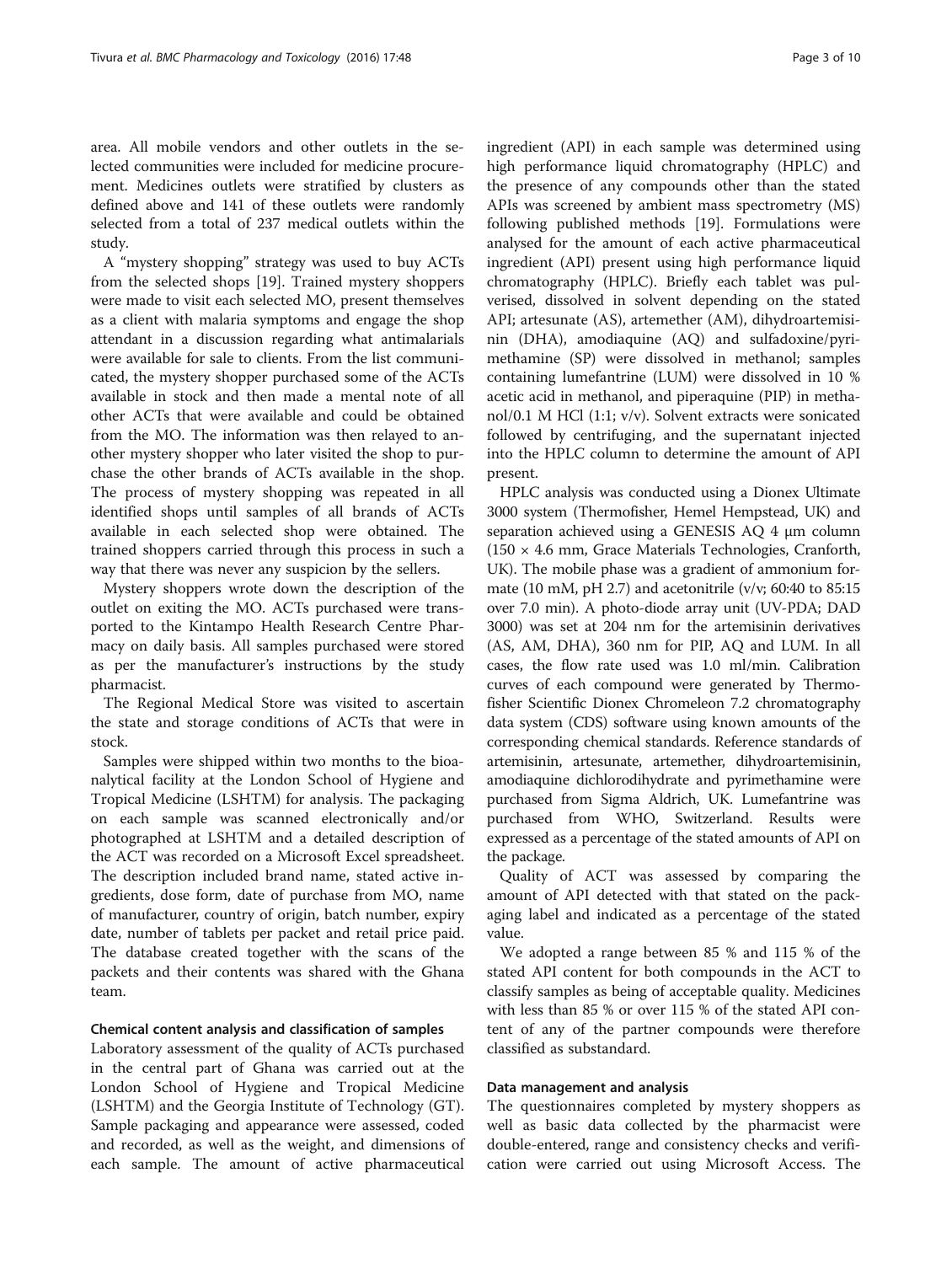sampling was randomised and all data were cleaned and analyzed using STATA version 11 (Stata Corp., TX USA). Simple descriptive analysis such as proportions are used to summarize various variables including the prevalence of substandard drugs. Bar graphs were used to summarize some results such as sources of ACTs and country of their origin using Microsoft Excel.

## Results

ACTs were found in 107 out of the 141 selected MOs. The majority (81.3 %) of MOs visited were license Chemical Sellers Shops (Table 1).

Two hundred and fifty six ACT samples were purchased by the mystery shoppers. Approximately 9 % of the ACTs purchased had already expired. Artemetherlumefantrine (AL) and artesunate-amodiaquine (AA) were the leading ACTs in the market (Table [2\)](#page-4-0). A few Licensed Chemical Sellers shops and pharmacy shops also had dihydroartemisinin piperaquine (DHAP) in stock. All AA samples purchased were coblistered.

It was found that 35.4 % (90/254) of the ACTs were substandard and failed to comply with the required amount of APIs (Table [3](#page-4-0)). This means that only 64.6 % (164/254) were in the recommended API range (Table [3](#page-4-0)). No grossly counterfeit (falsified) medicine samples were detected by either HPLC or MS. Only two samples, artesunate-SP, were found and purchased at the sampled MOs, but these were not tested for logistics reasons.

In order to document the contribution of ACT samples that did not comply with the amount of stated API, the component of each brand of ACT was quantified. For samples stated to contain artesunate, 22.5 % (25/ 111) had the artemisinin components at levels lower than the stated API content. Also 4.5 % (6/134) of artemether samples tested had artemether components at levels lower than the stated API content (Table [4\)](#page-5-0). On the contrary, none  $(0/111)$  and 1.5 % $(2/134)$  of samples tested had artemisinin and artemether components at levels greater than the required API content, respectively (Table [4\)](#page-5-0).

Table 1 Types and availability of ACTs in the Medicine outlets surveyed

| Drug Outlet            | Total number of outlets<br>visited stocking ACTs | % outlets<br>stocking ACTs |  |
|------------------------|--------------------------------------------------|----------------------------|--|
| License Chemical Shops | 87                                               | 81.3                       |  |
| Pharmacy               |                                                  | 6.5                        |  |
| Health Facility        | 7                                                | 6.5                        |  |
| Mobile vendor          | 2                                                | 1.9                        |  |
| Other <sup>a</sup>     | 4                                                | 3.8                        |  |
| Total                  | 107                                              | 100.0                      |  |

<sup>a</sup>Other comprised of drinking bars, grocery shops, homes and mark

Analysis of other medicines, such as amodiaquine, used in combination with artemisinin derivatives showed that 25.2 % (28/111) of samples had contents lower than that stated. Similarly, 3.0 % (4/134) of samples tested had lower than required lumefantrine content (Table [5](#page-5-0)). Higher than acceptable amodiaquine and lumefantrine content was found in 13.8 % and 30.1 % of the tested ACT samples, respectively (Table [5](#page-5-0)).

About 52 % of ACT market share is taken up by three pharmaceutical companies (Fig. [1\)](#page-6-0).

ACTs labelled with India as the country of origin comprised the highest proportion (61.54 %) of substandard ACTs (Fig. [2](#page-6-0)). This was followed by ACTs produced in Ghana (23.1 %), China (7.7 %) and Morocco (7.69 %).

## **Discussion**

Malaria remains the most frequent reason for seeking healthcare in Ghana and registers the highest level of mortality [[27\]](#page-9-0). In 2004, Ghana changed malaria policy from the use of monotherapies to ACT. This study was carried out in response to increasing anecdotal reports of substandard and counterfeit ACTs in the Ghanaian market since the start of implementation of policy changes in 2005 [[28\]](#page-9-0).

The prevalence of substandard ACTs was relatively high; 35.4 % of all ACTs purchased were substandard and contained less than the stated amount of API. Specifically, the majority of substandard artesunateamodiaquine ACTs had lower than expected levels of artesunate, the more expensive API. Reasons that could have led to this high prevalence of substandard ACTs include poor compliance with Good Manufacturing Practices (GMP) and/or poor storage conditions along the supply chain. The relative contribution of these two factors could not be ascertained easily and is beyond the scope of this study.

Artemether-lumefantrine (AL) and artesunateamodiaquine (AA) were the commonest ACTs on the market and are the ones recommended by the Ghana National Malaria Control Programme (GNMCP); however the investigators were unable to ascertain if all the brands and batches purchased in this survey had been registered with the Ghana Food and Drugs Authority (GFDA). A set of all samples of ACTs purchased have, however, been shared with GFDA. It is also possible that some of these medicines were not officially approved.

ACTs found in the Ghanaian markets are not unique to Ghana but can also be found in other malaria endemic countries. Levels of poor quality ACTs comparable to those reported in this manuscript have also been found in Asia and other parts of Africa, as wide networks and distribution channels already exist; it therefore means that issues regarding poor quality medicines are global in nature and require serious attention. Studies carried out in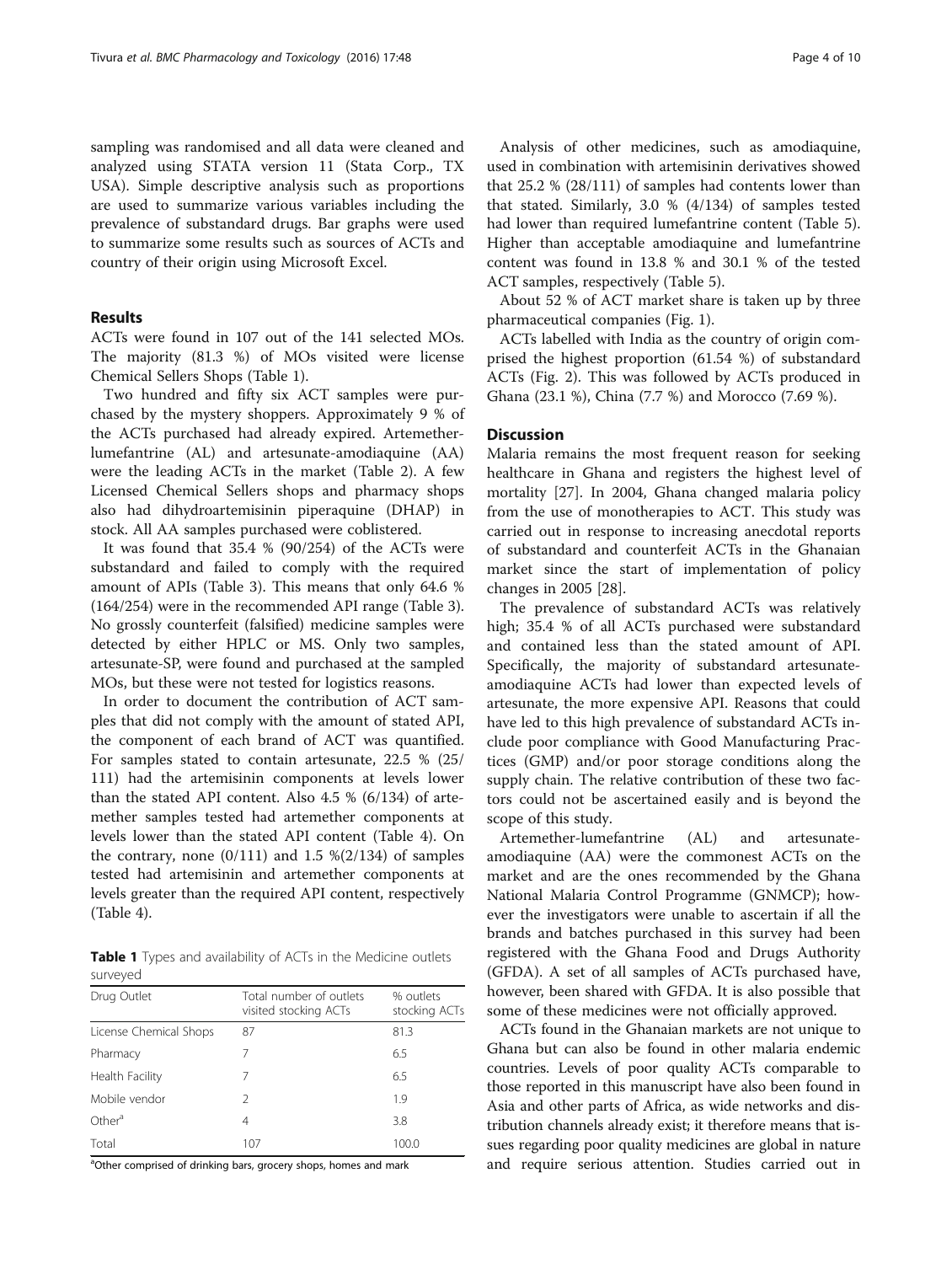| Type of ACT  | Health Facilities | Licensed chemical shops | Pharmacy  | Mobile vendor | Others    | Total      |
|--------------|-------------------|-------------------------|-----------|---------------|-----------|------------|
|              | n(%)              | n(%)                    | n(%)      | n(%)          | n(%)      | N(%)       |
| AL           | 4(21.1)           | 101(54.6)               | 25 (83.3) | 3(42.9)       | 1(7.1)    | 4(52.3)    |
| AA           | 15 (78.9)         | 77(41.4)                | 3(10.0)   | 4(57.1)       | 12 (85.7) | 111 (43.4) |
| <b>DHAP</b>  | (0.0)             | 7(3.8)                  | 2(6.7)    | 0(0.0)        | 0(0.0)    | 9(3.5)     |
| <b>ASP</b>   | (0.0)             | 1(0.5)                  | 0(0.0)    | 0(0.0)        | 1(7.1)    | 2(0.8)     |
| <b>TOTAL</b> | 19 (100)          | 186 (100)               | 30 (100)  | 7 (100)       | 14 (100)  | 256 (100)  |

<span id="page-4-0"></span>Table 2 Types of ACTs purchased from the various medicine outlets (MO)

Others: include ACTs purchased from drinking spots and homes

AL Artemether-Lumefantrine, AA Artesunate-Amodiaquine, DHAP DihydroartemisininPiperaquine, ASP Artesunate-Sulfadoxine-Pyrimethamine

Southeast Asia (e.g. Cambodia, Laos, Myanmar, Thailand, Vietnam, China and Indonesia) and Africa (e.g. Senegal, Madagascar, Uganda, Burkina Faso, Nigeria and Ghana) [[29](#page-9-0)–[35\]](#page-9-0) confirm high amounts of substandard antimalarials in circulation. Adherence to rules and regulations regarding importation and in-country manufacture of ACTs has led to minimal levels of substandard and virtually non-existence of counterfeit ACTs in countries such as Ethiopia and Rwanda [[32](#page-9-0)]. The main outstanding challenge in Ethiopia has been to ensure that all medicines are registered to rule out any vulnerability towards penetration of poor quality products [\[32](#page-9-0)].

Recent research on ACTs has shown that products from WHO-approved manufacturers can be reported to be up to five times less likely to fail basic quality tests [[36\]](#page-9-0). It is therefore important that a thorough audit be carried out on all manufacturers who are without WHO approval. A strong regulatory system is key in preventing substandard drugs entering the consumer market. In Rwanda there is an existing mandatory system for all manufacturers to provide a current WHO-approved certificate of Good Manufacturing Practice before the Ministry of Health can award contracts to those qualified to supply medicines. Rwanda uses only WHO-approved certified manufacturers [[36\]](#page-9-0), and this has helped in ensuring high quality standard ACTs prevail in the markets. Other countries should emulate Rwanda's tight processes where its bureau of standards verifies, documents and together with their customs services department and ministry of health, inspects all medications imported into the country. Where poor quality

Table 3 Number of ACTs complying with API quality tests using High Performance Liquid Chromatography (HPLC)

| <b>HPLC</b> results                      | Number | Percent |
|------------------------------------------|--------|---------|
| Acceptable for both AD and PM            | 164    | 64.6    |
| Acceptable for AD and Substandard for PM | 54     | 21.3    |
| Acceptable for PM and Substandard for AD | 23     | 9.0     |
| Substandard for both AD and PM           | 13     | 51      |
| Total                                    | 254    | 100.0   |
|                                          |        |         |

Note: AD stands for Artemisinin Derivative, PM stands for Partner medicines

medicines are found, medicine regulatory authorities partner with Rwandan police force and Interpol to target the organized criminals responsible, whenever possible. Thus, Rwanda's drug quality control strategy depends not only on its health system, but also on its law enforcement and justice systems [[37\]](#page-9-0).

The sources of substandard ACTs found in the study area are global as substandard ACTs from all ACT manufacturers were observed. Substandard ACTs were identified from pharmaceutical companies in both Africa and Asia with notable countries being India, Ghana, China and Morocco (Fig. [2\)](#page-6-0). A concerted effort by Ghanaian authorities will be required in this regard to drive the reduction and eventual extermination of both production and importation of poor quality ACTs.

Co-blistered artesunate-amodiaquine was the commonest ACT formulation found in the Ghanaian market. To improve on compliance, it should be the highest priority of pharmaceutical companies to replace coblistered formulations with co-formulated ones, as patients can be selective towards the artemisinin component at the expense of the amodiaquine one, thereby increasing the likelihood of developing Plasmodium parasite strains resistant to artemisinins.[[28, 38, 39](#page-9-0)].

Regional medical stores, government dispensaries and other pharmacies located in the study area were not compliant to the Ghana national drug poilcy requirements [\[40](#page-9-0)], as there was no thorough adherence to best practices involving the equipment, design and regular maintenance of medicine storage facilities. Records of GFDA monitoring visits in most of the facilities sampled could not be readily found. Also, some facilities had expired medicines in stock that should have been disposed of in accordance with national guidelines [\[40\]](#page-9-0).

Proliferation of substandard ACTs into the country was observed in this survey.

When the policy and programme response against counterfeit and substandard ACTs was reviewed, it was noticed that documentations on monitoring and surveillance on medicines supply chains existed. These included procurement, storage conditions and distribution networks. The role of pharmacists, licensed chemical sellers,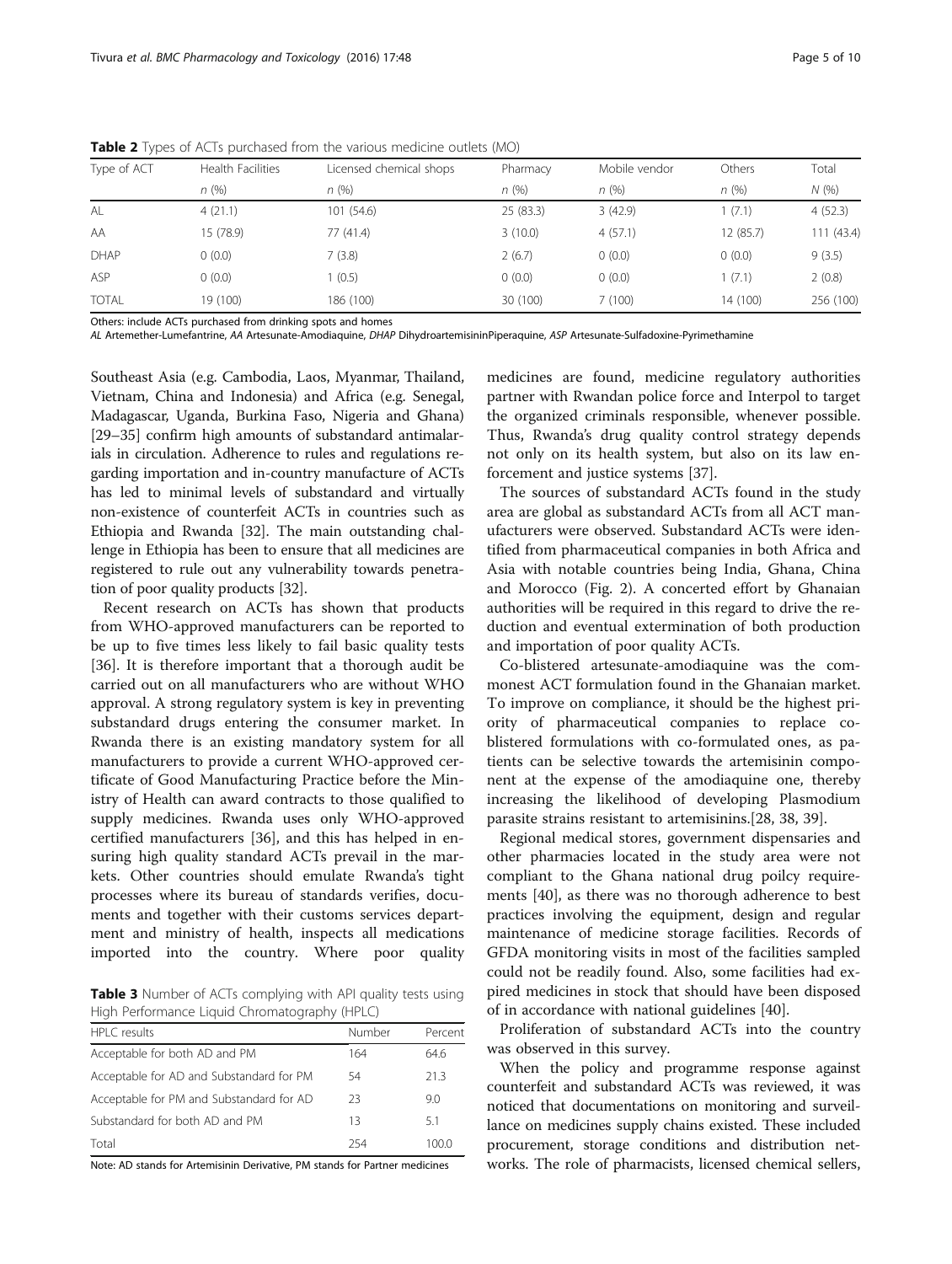| Artemisinin<br>Derivative             | Below 85 %       | Within 85-115 %    | Above 115 %         | Total               |  |
|---------------------------------------|------------------|--------------------|---------------------|---------------------|--|
|                                       | n(%)             | n(%)               | n(%)                | $N = 254$           |  |
| Artesunate <sup>a</sup><br>n(%)       | 25(22.5)         | 86 (77.5)          | 0(0.0)              | 111 (100.0)         |  |
| Median (IQR)                          | 80.0 (77.2-82.7) | 92.9 (89.5-98.6)   | $\mathbf 0$         | 91.5 (86.0-95.8)    |  |
| Artemether <sup>b</sup><br>n(%)       | 6(4.5)           | 126 (94.0)         | 2(1.5)              | 134 (100.0)         |  |
| Median (IQR)                          | 76.6 (66.8-77.5) | 95.9 (92.1-100.4)  | 116.1 (115.1-117.0) | 95.6 (91.5-100.5)   |  |
| Dihydroartemisin <sup>c</sup><br>n(%) | 0(0.0)           | 6(66.7)            | 3(33.3)             | 9(100.0)            |  |
| Median (IQR)                          | 0                | 105.1 (89.2-107.3) | 132.4 (120.3-143.2) | 107.3 (103.4-120.3) |  |
| Combined<br>n(%)                      | 31 (12.2)        | 218 (85.0)         | 5(2.0)              | 254 (100.0)         |  |
| Median (IQR)                          | 78.7 (76.7-82.5) | 94.6 (90.9-99.9)   | 120.3 (117.0-132.4) | 93.6 (89.4-99.7)    |  |

<span id="page-5-0"></span>Table 4 HPLC Analysis of Artemisinin derivative (AD) of ACT

Note: a, b, Cwere derived from Artesunate Amodiaquine. Artemether Lumefantrine and Dihydroartemisinin Piperaquine respectively

consumers of the medicines as well as public awareness programmes were captured in the Ghana drug and antimalarials policies as referenced in the Republic of Ghana National Drug Policy [\[41\]](#page-9-0) as well as the Anti-malaria Drug Policy for Ghana [\[42\]](#page-9-0).

The main reasons attributed to proliferation of substandard ACTs are lack of enforcement of drug policies by the national regulatory body and law enforcement institutions in Ghana. Resource and capacity constraints contribute to this less-than-ideal situation [\[43, 44](#page-9-0)]. The national borders remain porous, making it easy for importation of poor quality medicines into the country, thereby risking the lives of patients. The roles of the GFDA, Pharmacy Council of Ghana (PCG) and other authorities (including Ghana customs, Ghana police etc.) need to be more clearly defined. These agencies should be empowered to perform their roles without fear or favour.

It is promising that discussions are currently on-going among WHO-Member States about quality, safety and efficacy of antimalarials [[45\]](#page-9-0).

The findings of our study may seem re-assuring as no grossly counterfeit ACTs were detected. Nevertheless the high prevalence of substandard ACTs is highly concerning and should be treated with the highest public health priority. Most of the patients receiving these poor quality ACTs live in area without documented resistance to ACTs, but resistance could develop in future. Furthermore, these patients may not be appropriately treated for their illness when the need arises. Routine drug quality monitoring strategies should be put in place to gain a better understanding of the extent of the problem and changes that may occur over time, so that the malaria control programme can respond with any control measures needed. Proliferation of poor quality ACTs in malaria endemic countries has the potential for favouring selection of resistant malaria parasite species that could otherwise have been treated effectively leading to progressive loss of confidence in modern medicines by the Ghanaian populace,

| <b>Table 5</b> Fired results for Partner integratives (PIVI) |                     |                     |                     |  |
|--------------------------------------------------------------|---------------------|---------------------|---------------------|--|
| Below 85 %                                                   | Within 85-115 %     | Above 115 %         | Total $N = 254$     |  |
| 28 (25.2)                                                    | 64 (57.7)           | 19(17.1)            | 111(100.0)          |  |
| 80.6 (72.6-82.9)                                             | 92.7 (88.3-97.2)    | 118.8 (117.2-121.4) | 92.0 (84.9-101.7)   |  |
| 4(3.0)                                                       | 120 (89.6)          | 10(7.5)             | 134 (100.0)         |  |
| 83.3 (77.4-84.4)                                             | 99.4 (93.2-105.0)   | 117.6 (116.2-118.5) | $100.3(93.1-107.1)$ |  |
| 0(0.0)                                                       | 3(33.3)             | 6(66.7)             | 9(100.0)            |  |
| $\mathbf 0$                                                  | 112.1 (111.5-114.7) | 121.1 (117.5-123.8) | 117.5 (114.7-121.7) |  |
| 32 (12.6)                                                    | 187 (73.6)          | 35 (13.8)           | 254 (100.0)         |  |
| 81.4 (72.8-83.0)                                             | 96.6 (91.6-103.4)   | 118.7 (117.2-120.7) | 96.8 (88.9-108.4)   |  |
|                                                              |                     |                     |                     |  |

Table 5 HPLC results for Partner medicines (PM)

Note: a, b, cwere derived from Artesunate Amodiaquine. Artemether Lumefantrine and Dihydroartemisinin Piperaquine respectively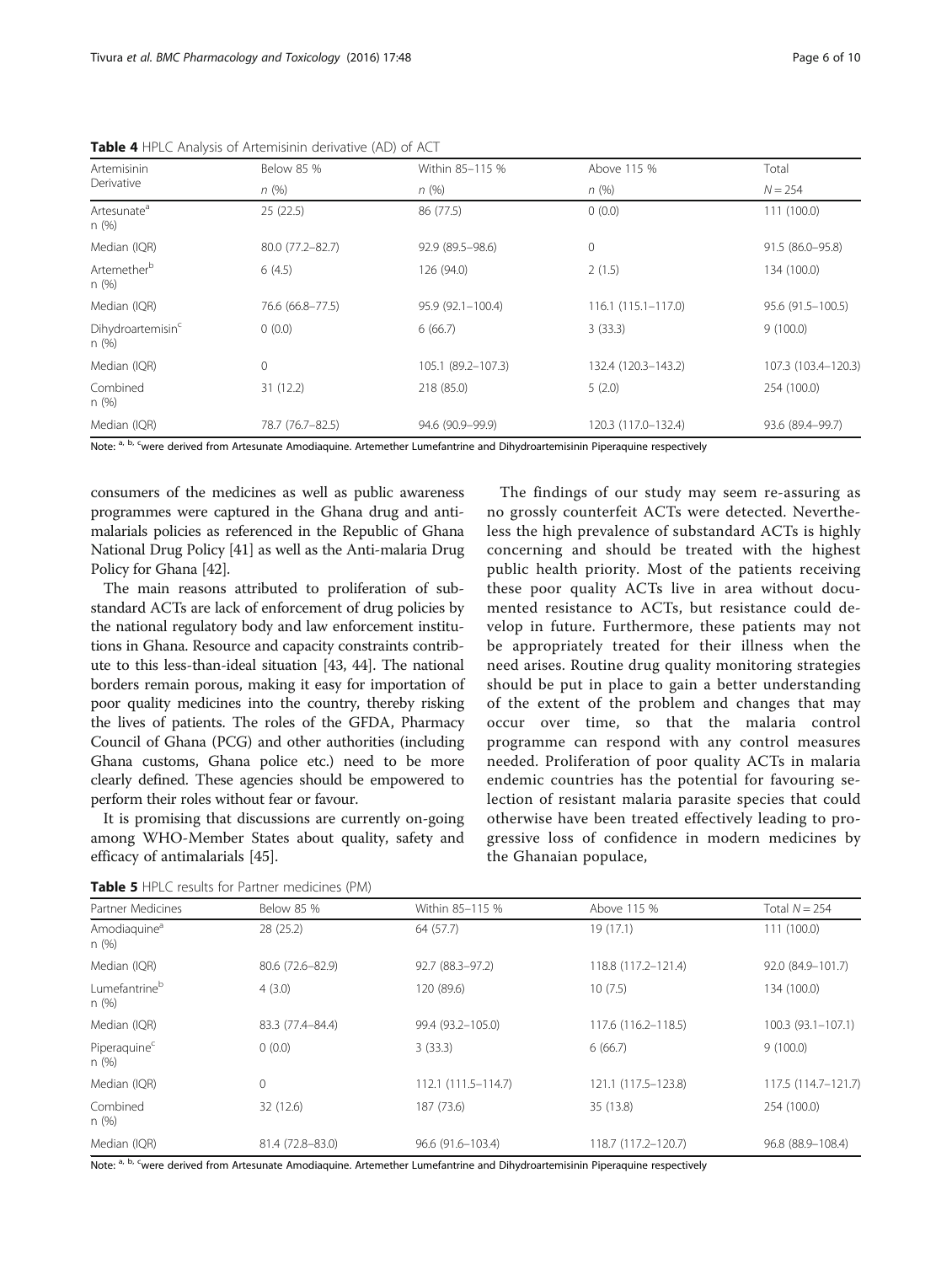<span id="page-6-0"></span>



ACTs by countries of manufacture. The x-axis represents the results whilst the y-axis indicates the percentage proportion for each country. The portions of the graph coloured blue represent Indian manufacturing companies. The portions of the graph coloured red represent Ghanaian manufacturing companies. The portions of the graph coloured green represent Chinese manufacturing companies. The portions of the graph coloured violet represent Moroccan manufacturing companies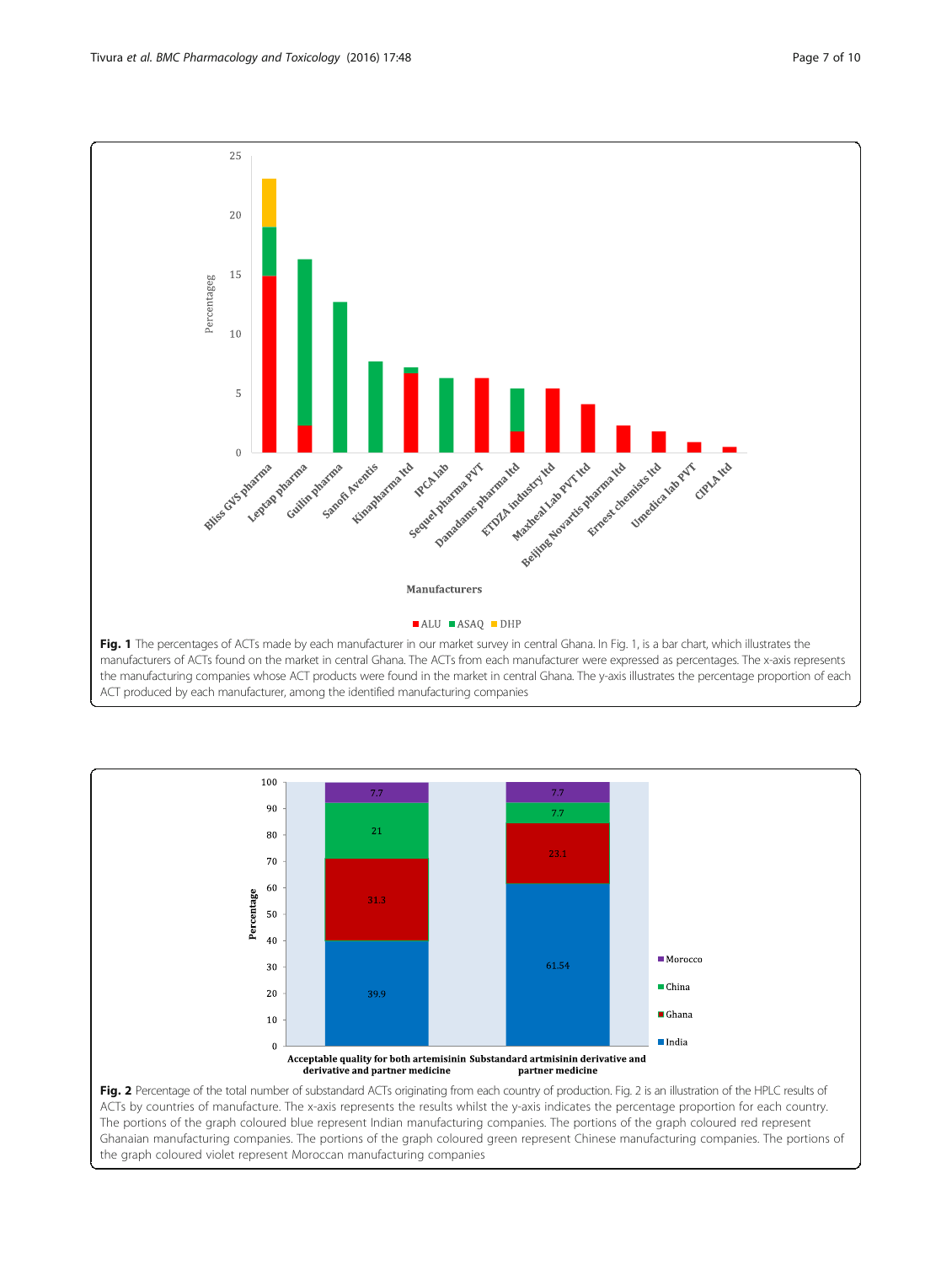## Limitations

The data used in this study was from 8 out of the current 216 districts in Ghana. There is the possibility that actions and recommendations made based on the findings of this survey may not be able to eradicate the practice of importation into or manufacture of poor quality ACTs in Ghana. This survey was, however, carried out in typical districts in Ghana and therefore the findings are deemed to be representative of the national situation.

The non-disclosure of intent of the research team to the sellers at the MOs and suppliers of the ACTs may raise some concerns about the design of this study; but recommendations of the ethics review committee on the use of "mystery shoppers" were followed. Though disclosure of the full intent of the shoppers could have been used, this may have triggered unwillingness of medicine sellers to cooperate with our study team, as well as put them in harm's way. Our risk-benefit balance therefore leaned towards non-disclosure of the identities of the "mystery shoppers".

## Recommendations

To effectively combat proliferation of poor quality medicines and ensure only high quality medications exist on the Ghanaian market:

 $\square$  There should be first and foremost, mechanisms in place for effective inter-country collaboration, since much of the trade in poor quality medicines occurs across national borders. There is the need for the regulatory authorities in Ghana to map out all entry points for imported medicines so that surveillance on medicines imports can be more effectively deployed at all entry points; ensuring that medicines entering Ghana are registered and have passed appropriate quality control testing. These measures will also require that regulatory agencies are provided the much needed personnel and equipment to work more effectively. Additionally, advertisement and promotion of medicines should be regulated as well.  $\square$  The Ghana Food and Drugs Authority (GFDA) should maintain a list of medicine manufacturers to help it decide how monitoring and surveillance of ACT quality could be tackled effectively. The entire medical supply chain needs tightening to eliminate any loopholes that may exist. Random surveys through the open market should be regularly enforced to quarantine all medicines that have not yet gone through GFDA registration.

 $\Box$  Legislation, including how medicines will be tested for quality, should be updated and streamlined to keep pace with the scale of the drug quality problem and to provide a dissuasive deterrent to criminal activity. The

global health community and national governments will need to engage with consumers so that patients understand the importance of only buying medicines through regulated outlets. Health care providers such as physicians, nurses and pharmacist are well positioned to help governments in this difficult fight by reporting any suspicious ACTs that they come across in their work. They can also educate their patients on how to identify poor quality medicines by using visual aids. Giving incentives to individuals who provide critical information leading to the conviction of the culprits of this crime may also be needed. Great emphasis on the overall strategies suggested here should be put in rural areas where current control and monitoring of the medicine quality is generally more challenging.

 $\square$  There should be regular testing on randomlyselected antimalarials found in known outlets.  $\square$  It is recommended that co-blistered ACTs be banned, with only co-formulated ACTs remaining in the Ghanaian market so as to improve patient adherence.

## Conclusions

No counterfeit ACTs were found when purchases were made in the studied area, however, substandard ACTs were very common. It was found that 35.4 % of the ACT medicines sampled API content. About 9 % of the ACTs for sale to community members at MOs had already expired.

Though this work was carried out in eight typical districts in Ghana, it is not expected that the results will be different in other geographical areas in the country. It can be inferred that there are major public health implications for Ghana and other malaria endemic countries with such poor quality medicines flooding the health systems. While ACTs are still highly efficacious for malaria treatment in most cases, several factors detract from their effectiveness. These not only include drug quality, but also access to ACTs, prescriber compliance, and patient adherence. In areas with high percentages of substandard or expired ACTs, there is worry that a fraction of those who have access to ACTs for treatment will not have their malaria treated appropriately, leading to continuing high levels of morbidity and mortality, loss of days at work, excessive pressure and loss of confidence on health systems, resorting to traditional remedy. All organizations and individuals championing the message of controlling, eliminating and eradicating malaria eventually need to be informed regarding the prevalence of poor quality medicines.

#### Abbreviations

AA: Artesunate-amodiaquine; ACT: Artemisinin-based combination therapy; AD: Artemisinin derivative; AL: Artmether-lumefantrine; AM: Artemether;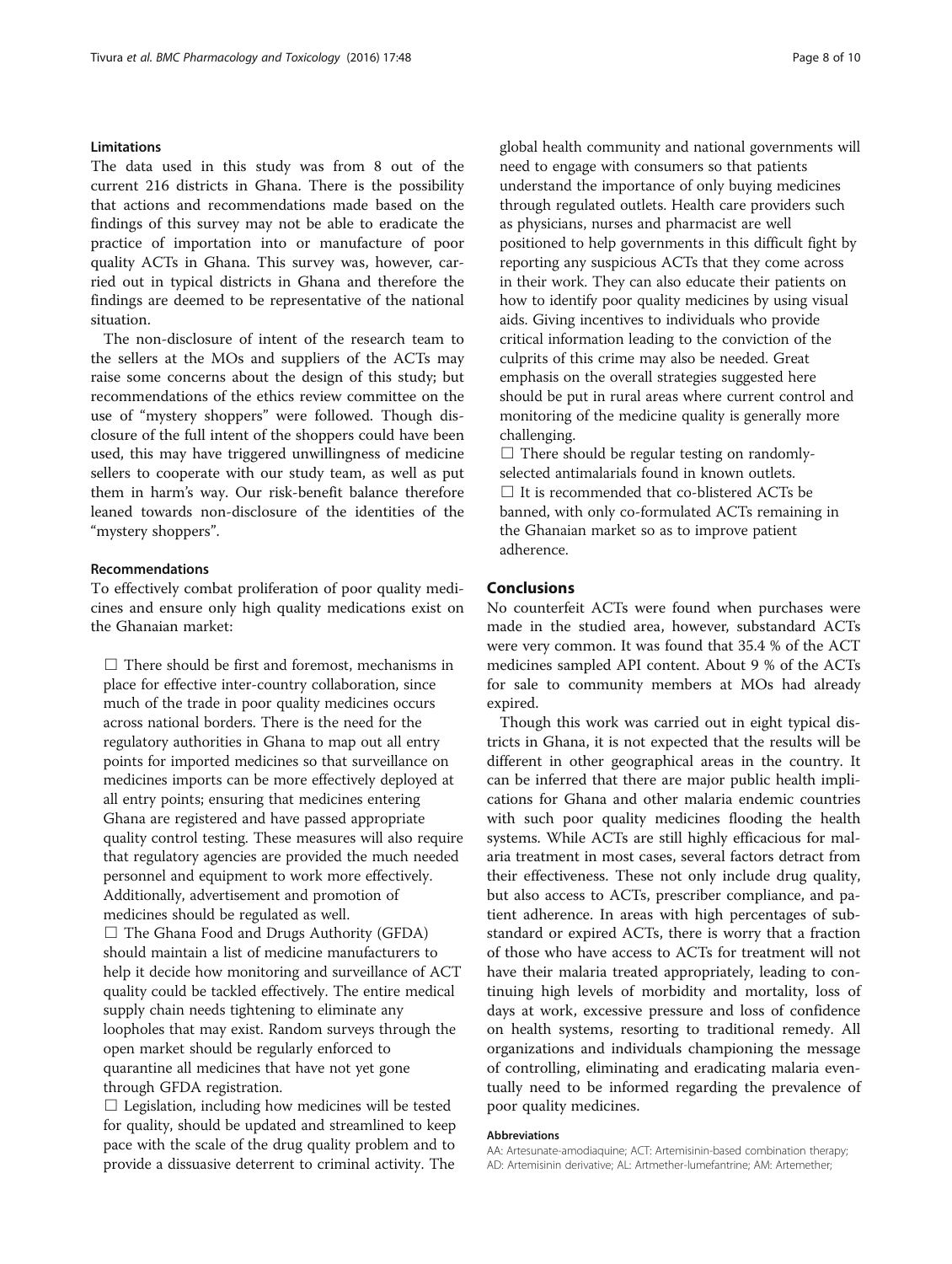<span id="page-8-0"></span>API: Active pharmaceutical ingredient; AQ: Amodiaquine; AS: Artesunate; CDS: Chromatography data system; DHA: Dihydroartemisinin; DHAP: Dihydroartemisinin piperaquine; GFDA: Ghana Food and Drug Authority; GMP: Good manufacturing practice; GNMCP: Ghana National Malaria Control Programme; GT: Georgia Institute of Technology; HPLC: High performance liquid chromatography; IQR: Inter quartile range; KHRC: Kintampo Health Research Centre; LSHTM: London School of Hygiene and Tropical Medicine; LUM: Lumefantrine; MO: Medicine outlets; MS: Mass spectrometry; PCG: Pharmacy Council of Ghana; PIP: Piperaquine; PM: Partner Medicine; SP: Sulfadoxine/pyrimethamine; UK: United Kingdom; USA: United State of America; WHO: World Health Organisation

#### Acknowledgements

We would like to express our deepest appreciation to the Director and Management of Kintampo Health Research Centre (KHRC) for the award of a grant that enabled parts of this study. We also wish to thank the KHRC Advisory Board for their role in selecting this project for support through a small grant award and for guidance through the design and completion of the study.

Authors at LSHTM and GT are grateful to the Artemisinin Combination Therapy consortium for support through an award from the Bill & Melinda Gates Foundation to the London School of Hygiene and Tropical Medicine. The funders had no role in study design, data collection and analysis, decision to publish, or preparation of the manuscript.

Our sincere thanks go to the mystery shoppers for their participation in this study.

#### Funding

Funding for fieldwork, including ACTs purchases, data management and analysis was from the Kintampo Health Research Centre, Director's small grants for young and promising scientists.

Funding from the Artemisinin Combination Therapy consortium (ACTc) supported the laboratory analysis of ACTs bought from the communities for this study.

#### Availability of data and materials

The dataset from this study forms part of the ACT consortium quality of (ACTc) database which has been set up at the London School of Hygiene and Tropical Medicine. Access will not be denied as the repository is being developed for facilitation but this has to be done through the ACTc archivists based at ACTconsortium@lshtm.ac.uk.

#### Authors' contributions

TM conceived the idea; TM, AI, AKP and OAS designed the study. TM, AI, GS were responsible for data collection, collation and management. AvW logged all samples received on LSHTM database, bar coded the samples, weighed each tablet and prepared the sample for analysis, compiled the data base of samples. NM- scanned each packet, weighed and prepared samples. HK developed HPLC methods and ran all the HPLC analysis to measure the exact amount of API in each sample, populated the database. HK, AvW, MN, and KH were responsible for HPLC data analysis and interpretation. FMF, DH, performed mass spectrometric analysis. GS, ME, TM, AKP and OAS carried out statistical analysis and interpretation of results. TM led in drafting the manuscript, which was extensively reviewed by all in the authorship. The final version was approved by all authors.

## Authors' information

Tivura Mathilda (TM) mathilda.tivura@kintampo-hrc.org, Asante Isaac (IA) isaac.asante@kintampo-hrc.org, Gyaase Stephaney (GS) stephaney.gyaase@kintampo-hrc.org, Mahama Emmanuel (ME) emmanuel.mahama@kintampo-hrc.org, Asante Kwaku Poku (AKP) kwakupoku.asante@kintampo-hrc.org, Owusu-Agyei Seth (OAS) seth.owusuagyei@kintampo-hrc.org all work for Kintampo Health Research Centre, Ghana Health Service/Ministry of Health. van Wyk Albert (vWA) albert.vanwyk@ gmail.com, Malik Naiela (MN), nai\_mk2@hotmail.com, Kaur Harparkash (KH) Harparkash.Kaur@lshtm.ac.uk all work at Faculty of Infectious Disease, Dept of clinical research, LSHTM, Keppel st, London WC1E 7HT. UK. Hostetler Dana M (HDM) danahostetler@gmail.com and Fernandez Facundo M (FF) facundo.fernan dez@chemistry.gatech.edu both work at Georgia Institute of Technology, Atlanta, USA.

## Competing interests

The authors declare that they have no competing interests.

#### Consent for publication

Not applicable.

#### Ethics approval and consent to participate

Ethical approval for this study was obtained from the Kintampo Health Research Centre Institutional Ethics Committee (Federal Wide Assurance number 00011103) and the London School Hygiene & Tropical Medicine, Ethics Committee (Ref: 5804).

#### Author details

<sup>1</sup> Kintampo Health Research Centre, Ghana Health Service/Ministry of Health P O Box 200, Kintampo, Ghana. <sup>2</sup> London School of Hygiene and Tropical Medicine, London WC1E 7HT, UK. <sup>3</sup>Georgia Institute of Technology, School of Chemistry and Biochemistry, Atlanta, GA, USA.

## Received: 15 August 2015 Accepted: 28 September 2016 Published online: 28 October 2016

#### References

- 1. Newton PN, McGready R, Fernandez F, Green MD, Sunjio M, Bruneton C, et al. Manslaughter by Fake Artesunate in Asia- Will Africa Be Next? PLoS Med. 2006;3(6):e197. doi:[10.1371/journal.pmed.0030197](http://dx.doi.org/10.1371/journal.pmed.0030197).
- 2. Nayyar GM, Breman JG, Newton PN, Herrington J. Poor-quality antimalarial drugs in Southeast Asia and sub-Saharan Africa. Lancet Infect Dis. 2012;12(6):488–96.
- 3. World Health Organization. Country Cooperation Strategies At a Glance. 2012a, [http://www.who.int/countryfocus/cooperation\\_strategy/en](http://www.who.int/countryfocus/cooperation_strategy/en) Accessed 20 Jul 2013
- 4. Dondorp AM, Newton PN, Mayxay M, Van Damme W, Smithuis FM, Yeung S, et al. Fake antimalarials in Southeast Asia are a major impediment to malaria control: multinational cross-sectional survey on the prevalence of fake antimalarials. Trop Med Int Health. 2004;9(12):1241–6.
- 5. Newton PN, White NJ, Rozendaal JA, Green MD. Murder by fake drugs: time for international action. BMJ. 2002;324(734):800.
- 6. USAID. 2013. Country Profile- President's Malarial Initiative Ghana, viewed 20 July 2013, [https://www.pmi.gov/docs/default-source/default-document](https://www.pmi.gov/docs/default-source/default-document-library/country-profiles/ghana_profile.pdf?sfvrsn=22)[library/country-profiles/ghana\\_profile.pdf?sfvrsn=22](https://www.pmi.gov/docs/default-source/default-document-library/country-profiles/ghana_profile.pdf?sfvrsn=22).
- 7. Newman MJ, Frimpong E, Donkor ES, Opintan JA, Asamoah-Adu A. Resistance to antimicrobial drugs in Ghana. Infection and drug resistance, 2011;4:215-20.
- 8. World Health Organization. 2012b, Update on artemisinin resistance April 2012 [http://www.who.int/malaria/publications/atoz/arupdate042012.pdf.](http://www.who.int/malaria/publications/atoz/arupdate042012.pdf) Accessed 29 July 2013.
- 9. GNMCP 2011. Ghana National Malaria Control Programme. Final report, 2011. [http://www.ghanahealthservice.org/download/ghana\\_malaria\\_](http://www.ghanahealthservice.org/download/ghana_malaria_programme_review_final_report_june_2013.pdf) [programme\\_review\\_final\\_report\\_june\\_2013.pdf.](http://www.ghanahealthservice.org/download/ghana_malaria_programme_review_final_report_june_2013.pdf) Accessed 29 July 2013.
- 10. World Health Organization. Survey of the quality of selected antimalarial medicines circulating in six countries of sub-Saharan Africa. World Health Organization; 2011a. pp 118
- 11. Newton PN, Green MD, Mildenhall DC, Plancon A, Nettey H, Nyadong L, et al. Poor quality vital anti-malarials in Africa – an urgent neglected public health priority. Malaria J. 2011. 10;352: doi:[10.1186/1475-2875-10-352](http://dx.doi.org/10.1186/1475-2875-10-352)
- 12. Klein EY, Lewis IA, Jung C, Llinás M and Levin SA. Relationship between treatment-seeking behaviour and artemisinin drug quality in Ghana. Malaria J. 2012. 11;110:doi: [10.1186/1475-2875-11-110](http://dx.doi.org/10.1186/1475-2875-11-110)
- 13. Forzley M. Combating Counterfeit Drugs: Concept Paper for an International Framework Convention And Related Strategies. World Health Organization Department of Essential Medicines and Policy. 2004
- 14. Gaudiano MC, Di Maggio A, Cocchieri E, Antoniella E, Bertocchi P, AlimontiS et al. Medicines informal market in Congo, Burundi and Angola: Counterfeit and sub-standard antimalarials. Malaria J. 2007. 6;22:doi[:10.1186/1475-2875-](http://dx.doi.org/10.1186/1475-2875-6-22) [6-22](http://dx.doi.org/10.1186/1475-2875-6-22)
- 15. Weigmann K. Elixirs of death. EMBO Rep. 2013;7(14):597–600.
- 16. Ofori-Kwakye KT, Asantewaa Y, Gaye O. 'Quality of Artesunate Tablet Sold in Kumasi. Ghana' Trop J Pharmaceutical Res. 2008;7(4):1179–84.
- 17. Asamoah D, Abor P, Opare M. An examination of pharmaceutical supply chain for artemisinin-based combination therapies in Ghana'. Manag Res Rev. 2011;34(7):790–809. doi:[10.1108/01409171111146689](http://dx.doi.org/10.1108/01409171111146689).